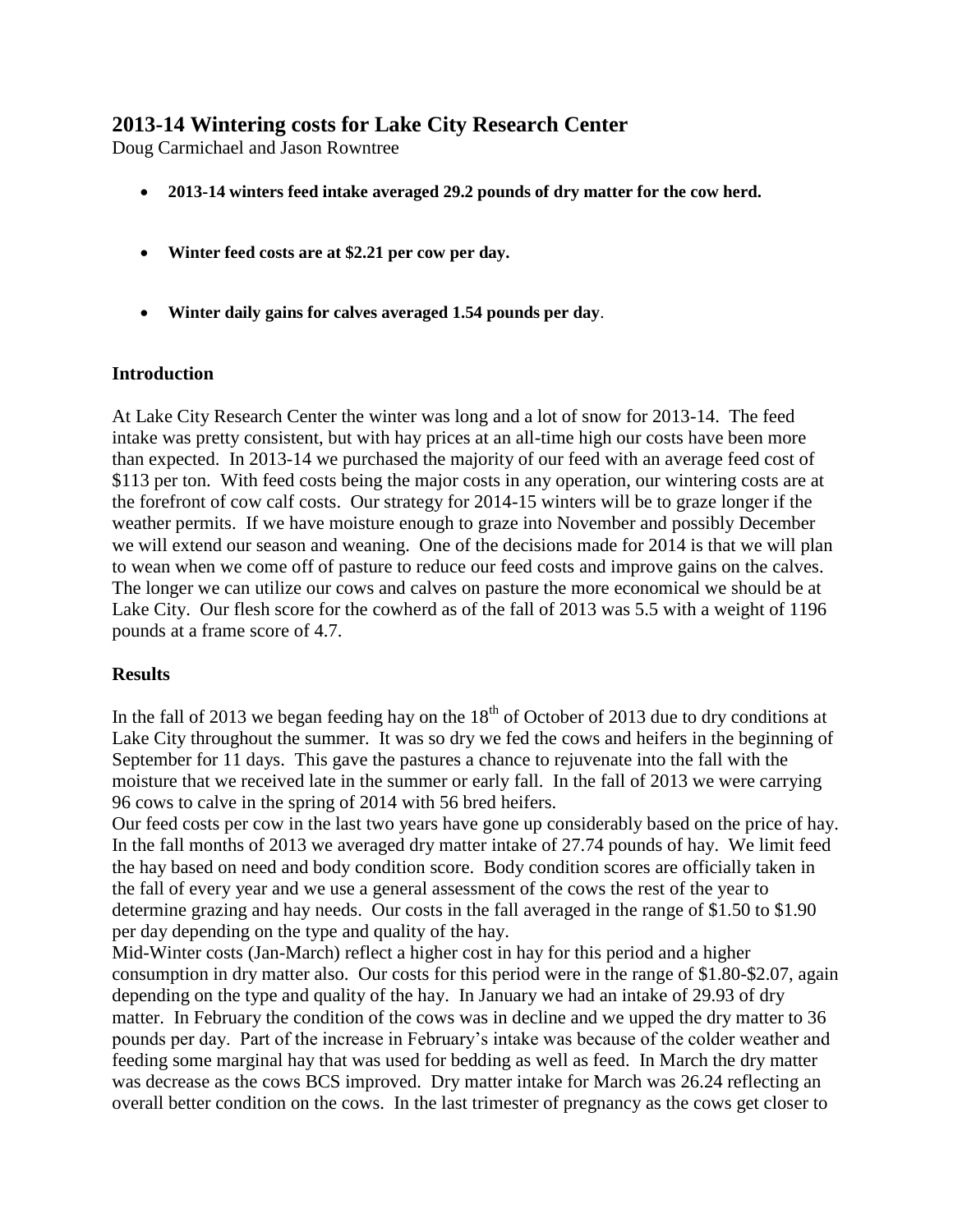calving we try and feed better quality hay as to not short the calf during gestation. The calves that are well taken care of in the last trimester will be better performing when they hit the ground.

Spring hay costs this last year have been excessive, reflecting the increased cost of hay and the colder spring than normal. Our hay cost was in the range of \$3.35-3.54 per day per animal. In April and May dry matter intake was from 26 to 32 pounds. With our calving starting in April, our feed intake will vary greatly in this time period. This past spring we fed until the  $18<sup>th</sup>$  of May, the latest we have ever feed hay in the spring at Lake City Research Center.

## **Winter Calf Management**

At Lake City we are still working at perfecting the grass fed wintering of steers with hay. We come to realize that the NDF value of our hay plays a large part of getting the gains we need to finish. In the fall of 2013 we weaned off steers at 457# actual. Our weights were down slightly from previous years due to the dry weather and weaning early. We were able to pasture the weaned animals until November 1<sup>st</sup>.

On the first of November the steers were started on dry hay and high moisture balage. During the first three months of adjustment to the new feed the steers gained 1.45 pounds per day and ended up weighting 591.90 pounds on January  $2<sup>nd</sup>$ .

|          | Weight | Lbs/Day |
|----------|--------|---------|
| February | 631.21 | 1.23    |
| March    | 699.82 | 1.95    |
| April    | 742.35 | 1.61    |
| May 14   | 760.17 | 0.25    |

In May our average starting weight onto pasture was at 760.17 pounds per animal. The hay fed this last year was a combination of first cutting dry hay, second and three cutting alfalfa baleage. Our gains on the majority of the year are in direct correlation to the NDF and the palatability of the hay. Some of the second cutting hay was too coarse and reduced intake. With our hay not as ideal as expected, we adapted with what was available on the market. In May we ran out of second and third cutting alfalfa resulting in a drastic cut in performance. On performance of varying types of hay, there was a significant difference on the gains and costs. The third cutting that cost \$228 per ton had better gains on *cost per pound* than the \$180 per ton gains. These gains were in the month of February, which was colder but still resulted in an increase in dry matter intake. The higher quality hay had a NDF of 36.5, crude protein of 21.5, and energy of .73. The second cutting that we fed the previous month had an NDF of 45.1 and a crude protein of 20.1, energy of .71. With the majority difference in quality being in the NDF, the other major points of energy and protein being similar.

## **Summary**

At Lake City we will continue to try and graze as long as possible. The cost savings per acre of grazing to feeding hay for us is a lot less than it costs to feed hay to the cow herd. The